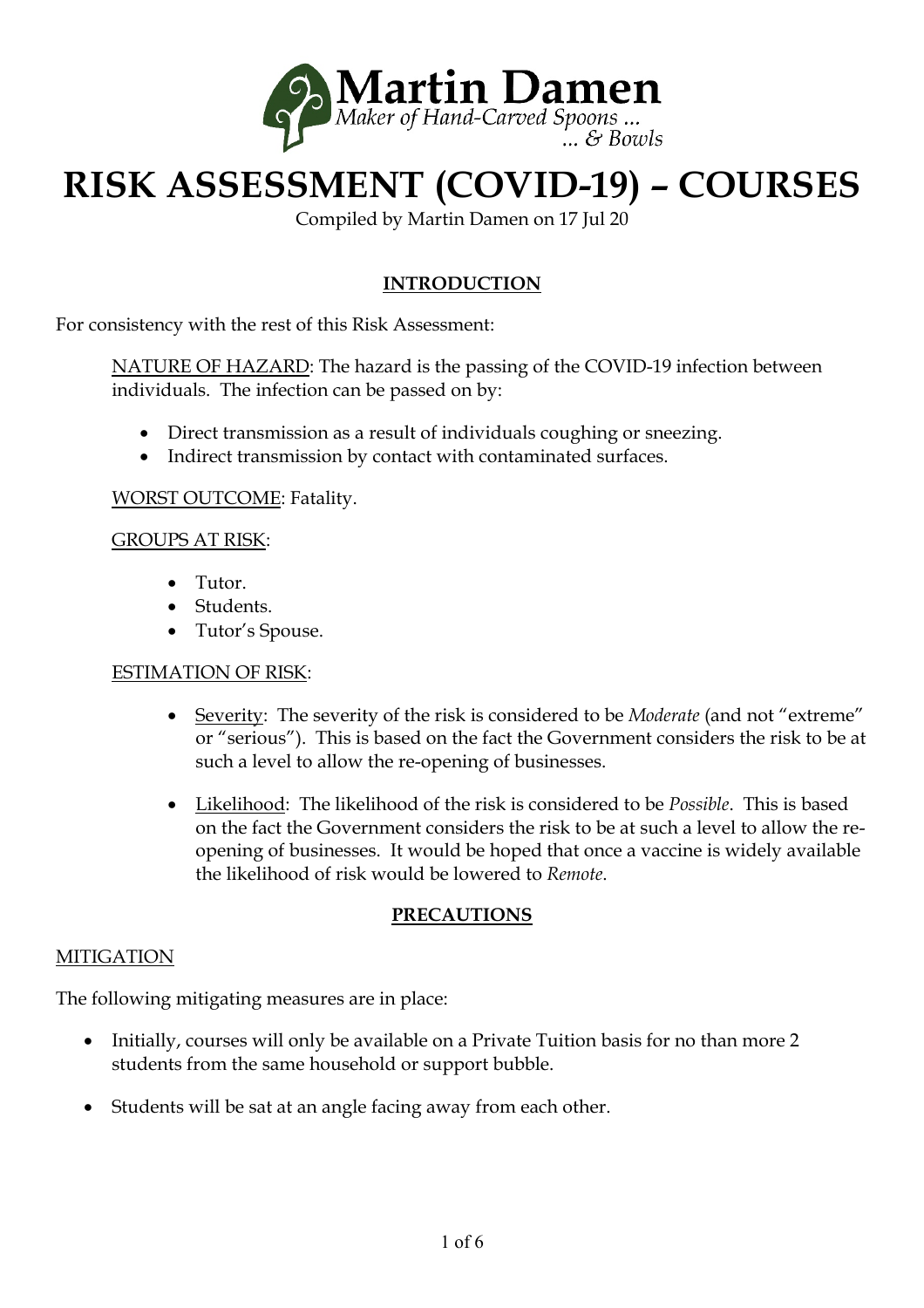## *ADMINISTRATIVE MEASURES*

Minimise the Number of Students:

- Initially courses are to be run on a private tuition basis.
- Courses are to have no more than 2 students who are to be from the same household or support bubble.

Minimise Number of People Present at Venue During a Course:

- Other than the students, no visits to the venue should be arranged for when a course is planned.
- Unannounced visitors are to be asked to return the following day.
- Tutor's spouse to avoid contact with the course.

#### Booking:

- Customers are to book by telephone.
- Payment is to be taken by means of a PayPal Invoice prior to the day of the course.
- On receipt of payment, students are to be emailed a Course Information Sheet that includes details of the COVID-19 secure measures in place.

#### Conditions of Attendance:

- Students are not to attend the course if they, or someone in their household or support bubble, have symptoms of COVID-19.
- Students should not attend a course if they are particularly vulnerable to COVID-19.
- Students are to be reminded by email two (2) days before the course that they should not attend if they have now developed symptoms since booking.
- Course to be postponed if student has symptoms. Students are to be advised to go into quarantine.

Face Coverings:

 Students are to be advised that they should bring their own face covering if they wish to use one.

Publication of Risk Assessment and Measures:

- This document is to be published on the website (www.martindamen.com).
- A copy is to be emailed to students at the time of booking and as part of the Joining Instructions.

Joining Instructions are to include:

- Directions on how to access the venue i.e. not through the house.
- This Risk Assessment.

#### Records:

- A record of all students is to be maintained.
- Students are to be asked to notify the tutor should they develop symptoms after attending the course.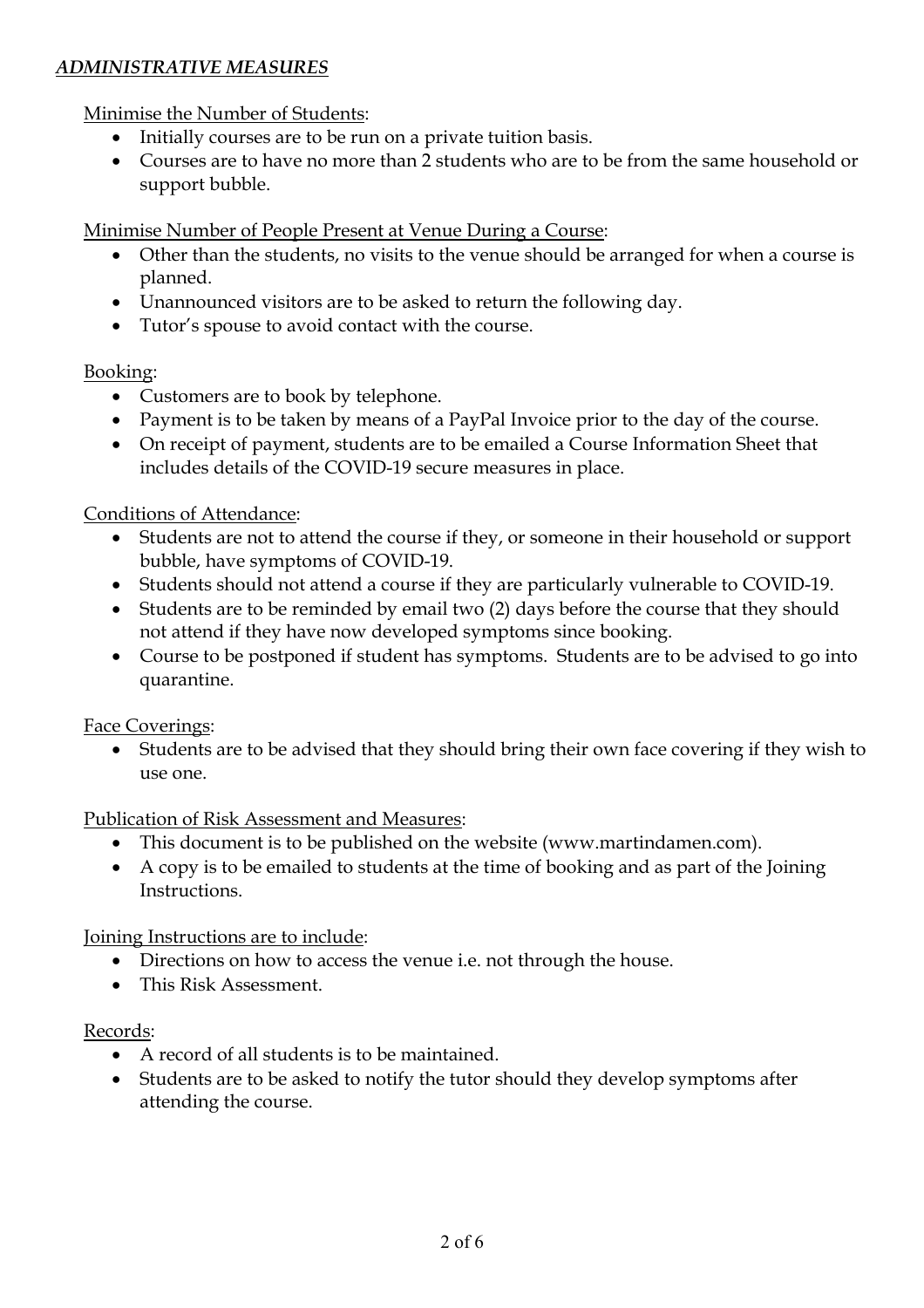# *PRE-COURSE PREPARATION*

Cleaning and Preparation of Venue:

- Venue to be cleaned before each course.
- In areas used or passed through, surfaces and equipment are to be cleaned using usual cleaning products.
- Particular attention is to be taken with the cleaning of the workshop, kitchen and bathroom.
- Surfaces are to be cleared of unnecessary items as far as is practicable.
- Waste bins for use during the course are to be located in the workshop, kitchen and bathroom.
- All surfaces<sup>1</sup> likely to be touched when moving to/from the bathroom are to be cleaned and wiped with disinfectant as part of pre-course cleaning.

# Provision of Cleaning & Hygiene Items:

- Kitchen and bathroom:
	- o Soap.
	- o Paper towels.
	- o Hand sanitiser.
	- o Tissues.
	- o Waste bin lined with a plastic bag.
- Workshop:
	- o Hand sanitiser.
	- o Tissues.
	- o Waste bin lined with a plastic bag.
- Provide hand sanitiser where students handle display items.
- The bathroom, kitchen and workshop are to have sufficient soap, sanitiser and paper towels for the duration of the course.
- Used paper towels are to be placed in a bin lined with a plastic bag. A bin separate from that for normal domestic waste is to be placed in the kitchen.

# Control of the Space - Preparation:

- Except for using the toilet, students are to be restricted to the workshop.
- Internal doors on the route from backdoor to the bathroom are to be wedged open.
- All personal items are to be removed from the bathroom.
- A barrier is to be placed on the landing to prevent student access to private areas of the venue.
- All unnecessary equipment is to be removed from the workshop.

# Signage:

- The route from the road to the workshop is to be signed.
- Handwashing posters to be displayed in the bathroom and kitchen.
- The route between the backdoor and bathroom is to be signed.

 $\overline{a}$ <sup>1</sup> All surfaces include door handles, light switches and handrails.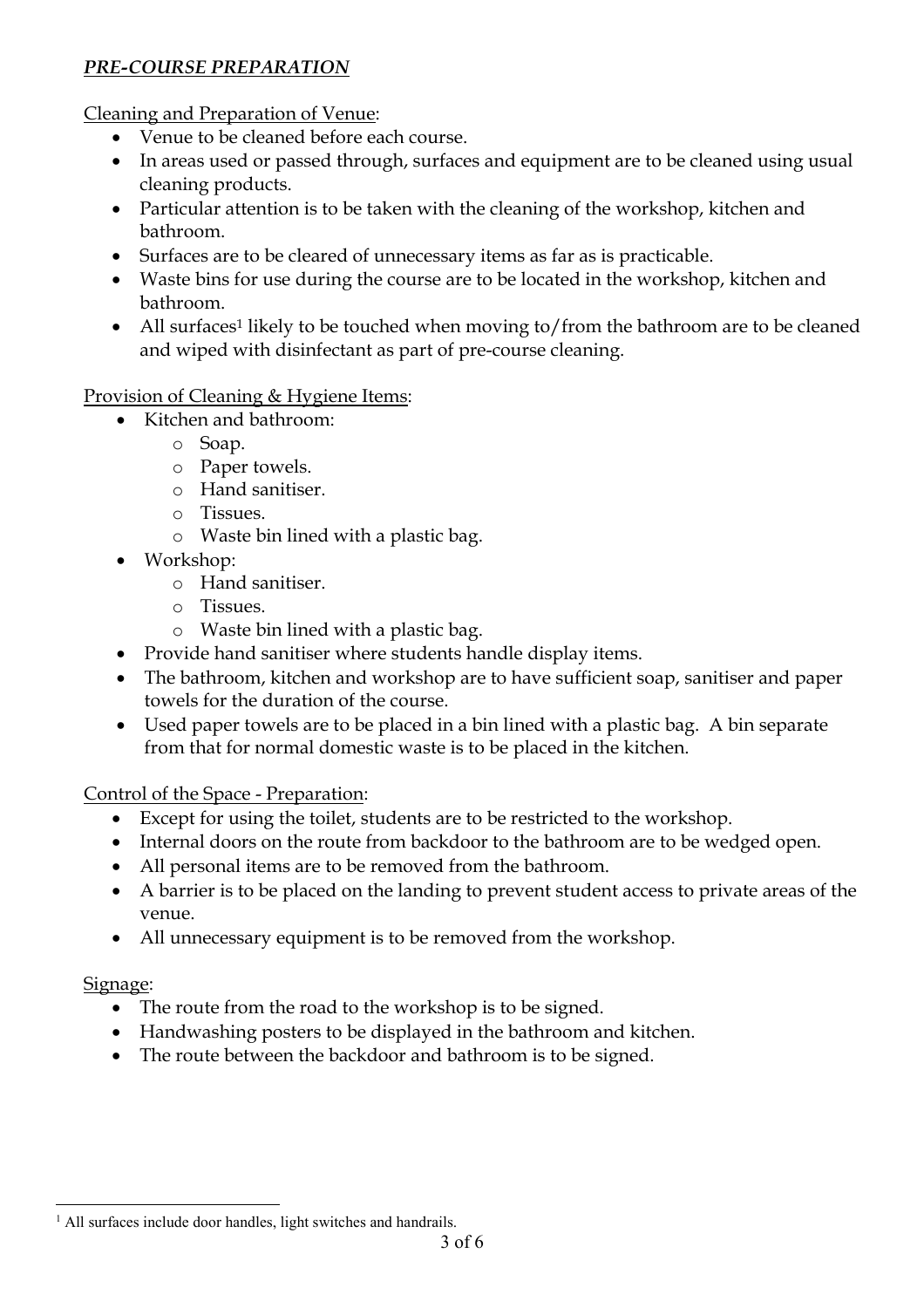# *DURING COURSE*

Arrival of Students:

- Students are to go directly to the workshop.
- On arrival students are to use hand sanitiser.
- Students are to receive a Health & Safety Brief on arrival (see below).

#### Health & Safety Briefing:

- A health & safety briefing is to be given at the start of the course and is to include:
	- o A reminder that students should regularly wash their hands or use sanitiser and particularly before eating or drinking and after sneezing or coughing.
	- o Use of waste bins.
	- o Use of tissues catch it, bin it, kill it!

#### Control of the Space – During the Course:

- Subject to weather conditions, teaching should take place under a gazebo outside of the workshop.
- If teaching is to take place in the workshop, all windows and the double doors are to be open.
- Students are to be seated with their backs to each other but turned at an angle towards the tutor<sup>2</sup>. *However, should this prove unpractical, as students from the same household*, *they may be seated facing each other and as far apart as possible.*
- Students to be allocated their seating position which they should use for the duration of the course.

### Monitoring of Cleanliness - During the Course:

- The tutor is to ensure that the bathroom remains clean.
- The tutor is to ensure that supplies of soap, paper towels and sanitiser do not run out.

# Tool Hygiene:

- Each student is to be provided with a set of tools for their exclusive use.
- Tools are to be cleaned and disinfected by the tutor before the start of each course.

#### Food Hygiene:

- Students are to provide their own food.
- Students may be provided with drinks (i.e. tea, coffee, squash or water). Mugs and glasses that are to be used by students are to be washed and sterilised before the course.
- The tutor is to prepare and deliver drinks to students in the workshop.
- The tutor is to wash their hands or use sanitiser before preparing drinks for students.
- The tutor and students are to use sanitiser before eating or drinking.

#### First Aid:

- Tutor to take the following precautions when applying first aid:
	- o Use hand sanitiser before and after treating a casualty and ensure that they don't cough or sneeze over a casualty when treating them.
	- o Wear gloves or cover hands when dealing with open wounds

 $\overline{a}$  $2A$  space must be between the students in case they miss the chopping block and the axe swings through.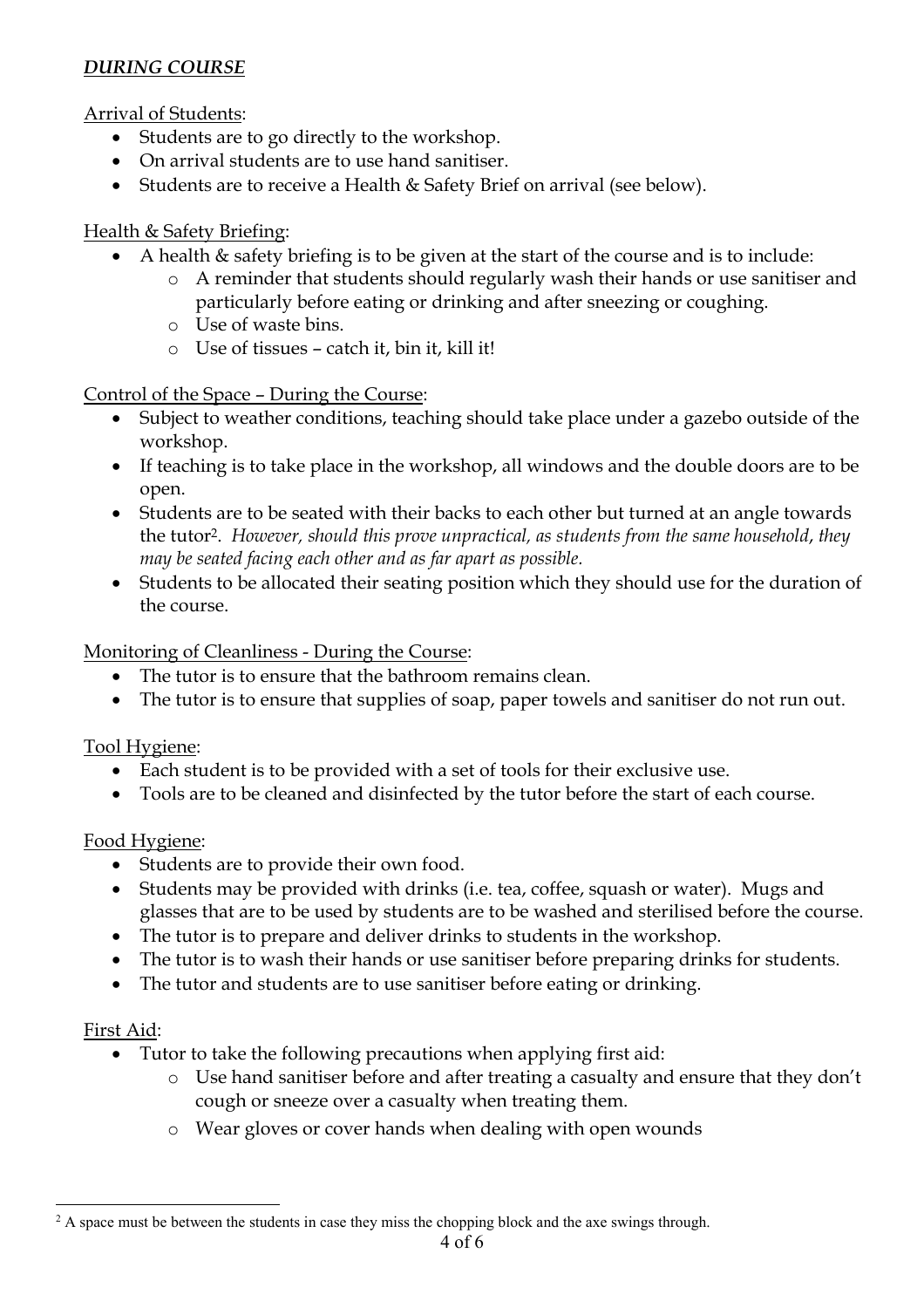- o Cover cuts and grazes on their hands with waterproof dressing (before the course starts).
- o Dispose of all waste safely.
- o Do not touch a wound with their bare hand.
- o Do not touch any part of a dressing that will come in contact with a wound.
- Used gloves and other medical waste to be placed in plastic bag and stored for 72hrs before being disposed of.
- Tutor's clothes to be washed at the end of the course.
- If a student becomes unwell with a new, continuous cough or high temperature, or has a loss of, or change in, their normal sense of taste or smell (anosmia), they must be sent home and advised to follow current government advice 3.
- Unless applying first aid, the tutor is to maintain a distance of 2m from an unwell student.

# *POST-COURSE MEASURES*

Debriefing:

- Students to be asked to notify tutor should they later experience symptoms of COVID-19.
- Students to be reminded that they should follow current government instructions if they begin to experience the symptoms of COVID-19.

Cleaning - House:

- After students have left each day, all surfaces in the house that may have been touched are to be cleaned and disinfected.
- Latex gloves are to be worn during cleaning.
- All mugs and glasses used during the day are to be washed and sterilised.
- The tutor's clothes are to be washed after cleaning each day.
- If a student has to be sent home after becoming unwell with COVID-19 symptoms the house and workshop are to be cleaned in accordance with current government advice<sup>4</sup>.

# Cleaning - Workshop:

- At the end of the course ALL tools used by students are to be placed in a box and stored for 72hrs. The tools are then to be disinfected and sharpened as appropriate.
- The workshop is not to be used for 72hrs after a course. The workshop is then to be cleaned and disinfected.
- Latex gloves are to be worn during post-course cleaning.
- The tutor's clothes are to be washed after post-course cleaning.

# Disposal of Waste:

 $\overline{a}$ 

- Once cleaning is completed, used gloves are to be placed with other "contaminated" waste.
- "Contaminated" waste (including used latex gloves, paper towels and medical waste) is to be placed in a plastic bag and stored for 72hrs before final disposal.

<sup>&</sup>lt;sup>3</sup> COVID-19: guidance for households with possible coronavirus (COVID-19) infection guidance.

<sup>4</sup> https://www.gov.uk/government/publications/covid-19-decontamination-in-non-healthcare-settings/covid-19 decontamination-in-non-healthcare-settings